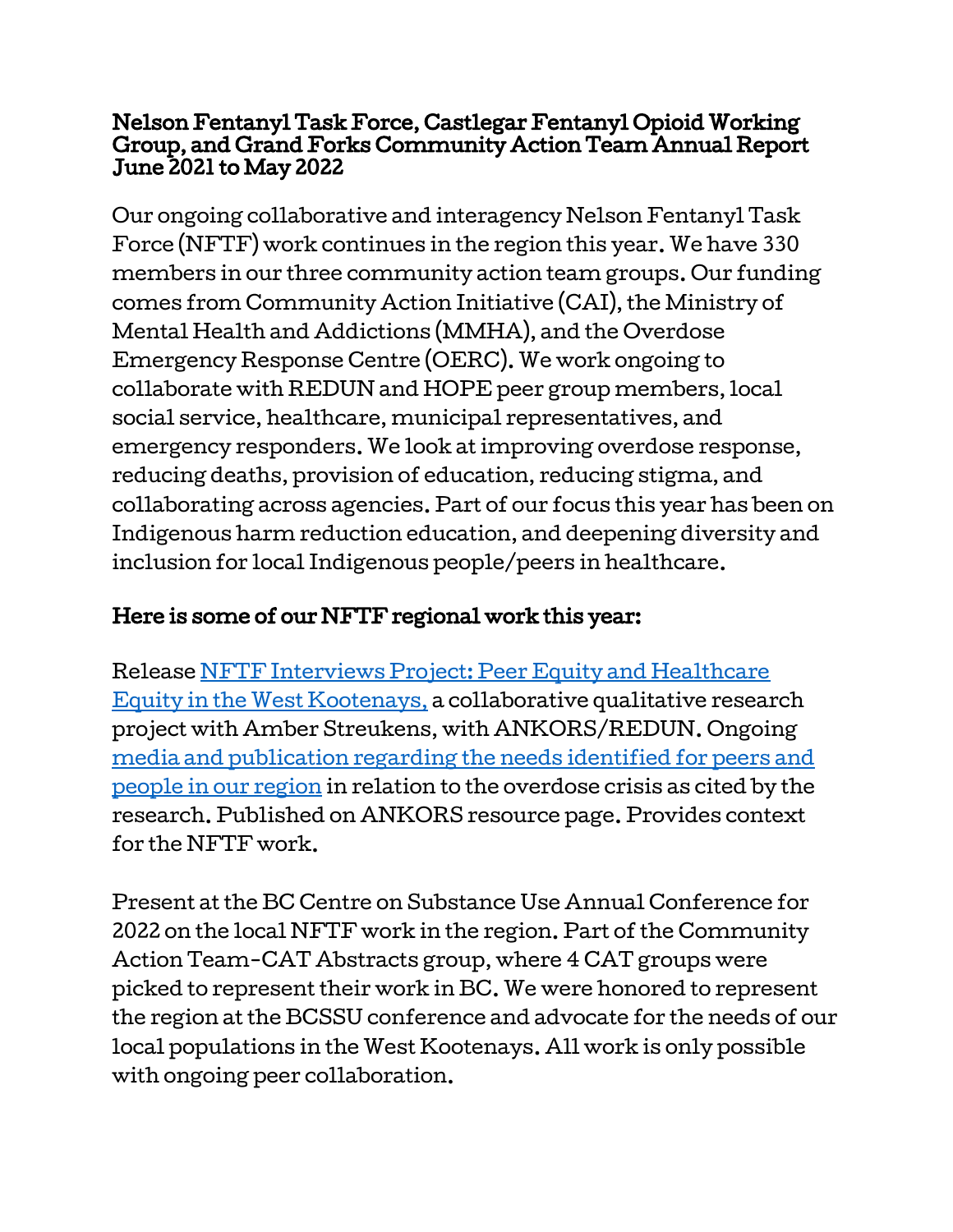Ongoing meetings in the three communities, to create space for the peer voice to be valued, identified, and included as we work to transform healthcare systems, and bring more services into the region. Ongoing sharing of information among service systems including Interior Health, FNHA, COINS, and other groups involved, especially with focus on gaps in the system and sharing new services.

Mention of NFTF Interviews project by Brittny Anderson in her speech in the Legislature in October 2021, and ongoing collaboration with her office.

Ongoing funding streams from province for Overdose Prevention Site, peer outreach services, and ANKORS outreach services in our communities. Funding streams for new Indigenous ANKORS worker in Grand Forks. Grant writing work and reporting for the groups to the MMHA, OERC, and CAI on ANKORS local work and educational events. Consultation and support for local and provincial initiatives when consulted.

Support for, collaboration, and facilitation of local educational events for West Kootenays, as well as audiences throughout BC. All planning works to be collaborative with local workers, and peer groups.

Provision of [Len Pierre Renewal event,](https://thenelsondaily.com/megaphone-blast/first-nations-len-pierre-speak-online-renewal-workshop#.YrJX5BPMK3c) 100 participants, with peer pods for virtual learning. Focus on decolonizing substance use and self-care for workers. Great feedback on event from throughout BC.

Ongoing collaboration with First Nations Health Authority. Two Courageous Conversations events to reduce stigma and decolonize, one Lateral Kindness event, to reduce lateral violence in our Indigenous communities. Plans for Not Just Naloxone event in February 2023.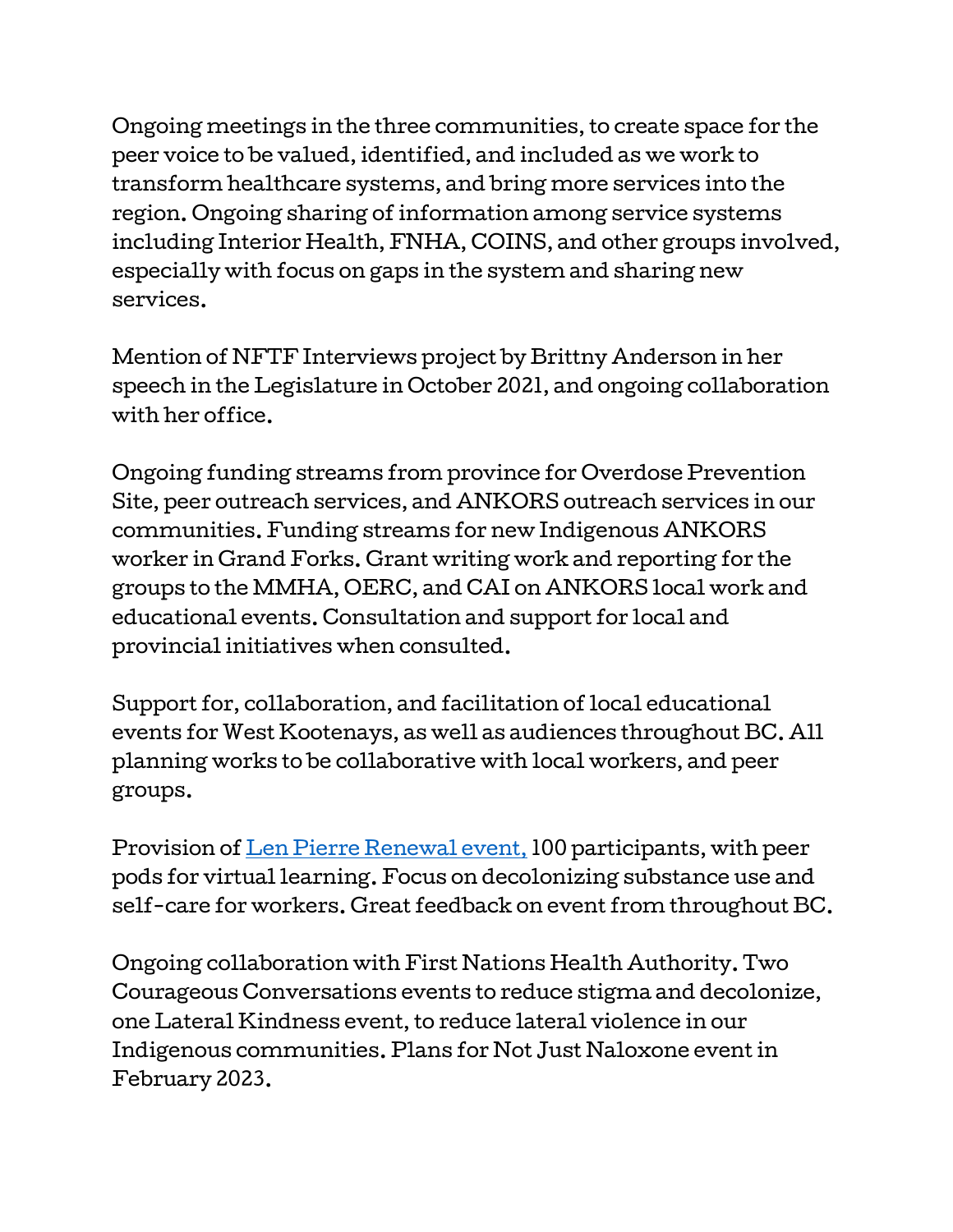Provision of educational events from Overdose Emergency Response Centre, to participate with other CATS, and learn more about the Risk Mitigation document and other issues.

Participation in events to represent our area in BC Patient Safety Quality Council learning events. Erin Thomson represented regarding safe supply work in Nelson, for the Safer Supply session. I represented regarding NFTF work, REDUN is representing regarding their work in the local communities, and peer perspective ongoing.

Provision of Doukhobor historical learning session as related to mental health and substance use with local expert Laura Savinkoff for education for region.

Compassion in Action Community Conference in Grand Forks is set for June 24th, and June 25 $^{\rm th}$  to raise awareness, reduce stigma, and bring education there. This is an in-person event, the first big event since 2019. This has been an incredible collaborative effort by all involved. Current guest list number is at 85 people, room for 100. Community support from Doukhobor community and local Indigenous community through the BANAC group. Speakers include Leslie McBain and Zak Matieschyn. This is a collaboration with the BC Centre on Substance Use, so they can develop a report representing local needs. Media articles include these in the Boundary Sentinel [here](https://boundarysentinel.com/news/compassion-action-community-conference-coming-boundary-city#.YqozQRPMK3d) and the [Nelson Daily here.](https://thenelsondaily.com/news/leslie-mcbain-co-founder-moms-stop-harm-coming-west-kootenays)

Pass resolution of support in Nelson City Council, with Mayor Dooley's support, for ANKORS/NFTF work in the region, [with](http://thenelsondaily.com/news/support-city-fentanyl-task-force-allows-leveraging-funds-continue-work) [media coverage in Nelson Daily](http://thenelsondaily.com/news/support-city-fentanyl-task-force-allows-leveraging-funds-continue-work) and [Toronto Star.](https://www.thestar.com/news/canada/2021/12/29/support-from-city-for-fentanyl-task-force-allows-leveraging-of-funds-to-continue-work.html) Presentations to Castlegar and Grand Forks City Councils on ANKORS and local community work.